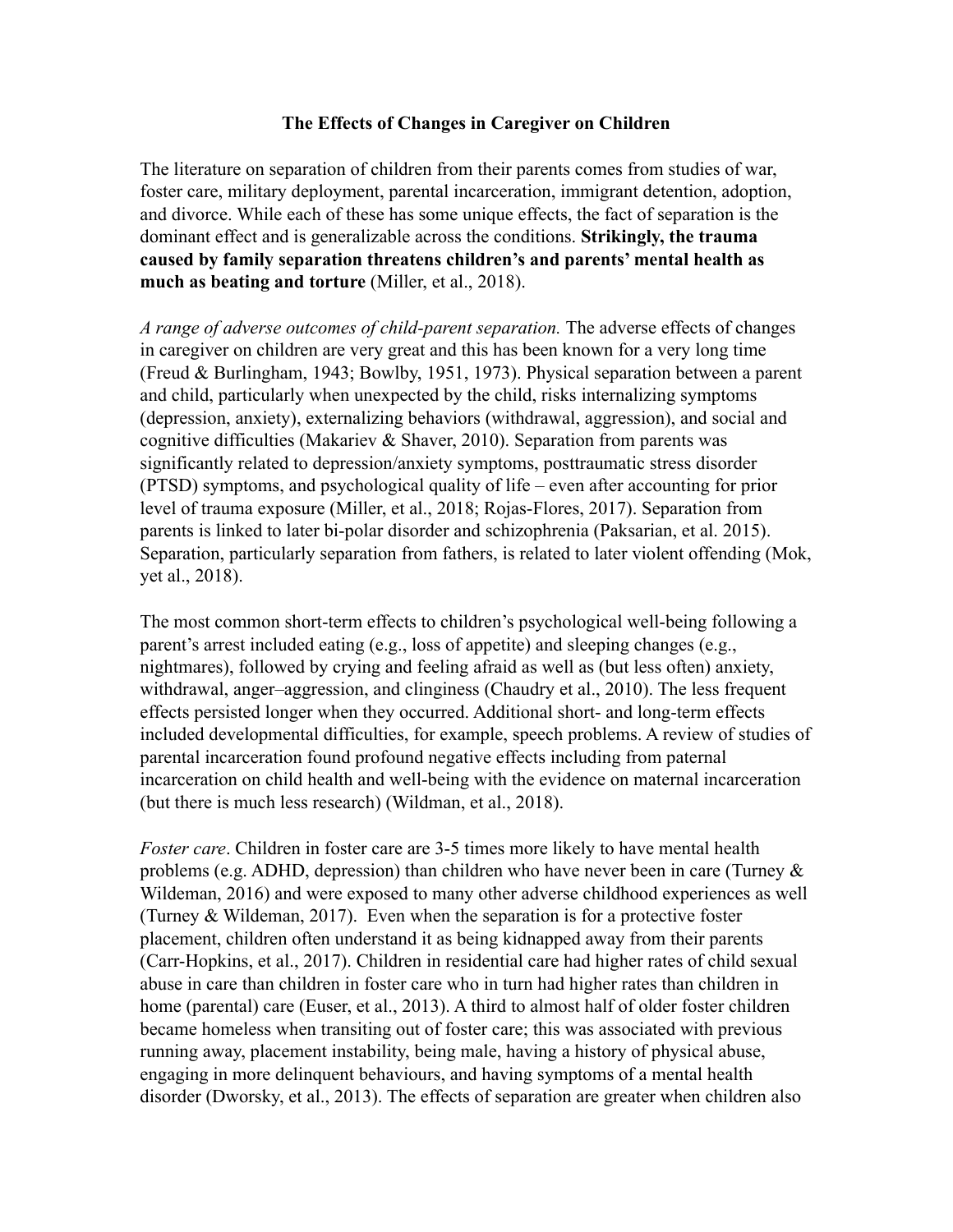lose their homes and must live in a new place with unfamiliar people (McLeigh, 2010).

*Divorce and separation of children from their parents*. Separation caused by divorce is associated with declines in reading scores, mathematics scores, positive approach to learning, interpersonal skills, and self-control and increases in internalizing problems and externalizing problems (A

mato & Anthony, 2014). Others found increases in psychosomatic symptoms, with symptoms increasing with reduced contact with each parent; joint physical custody produced the fewest psychosomatic symptoms, but still more than in intact families (Bergström, et al., 2015). A review of 40 studies found that, when children spent at least 35% of their time with each parent, children had better emotional, behavioural, physical, and psychological well-being, as well as better relationships both parents; these benefits remained even when there were high levels of conflict between their parents (Nielsen, 2014).

*Military deployment and child separation from parents*. Military deployments affected children psychosocial well-being and school functioning (Londino, et al., 2017). Psychological health visits increased by 11%, behavioral disorders increased 19% and stress disorders by 18%; rates were higher in older children and children of married and male military parents (Gorman, 2010). Such youth report more delinquency and trauma symptoms than other youth; however, this seemed more related to violence and victimization, both within and outside of the home than to deployment itself (Turner, et al., 2017).

*Age at placement*. When the first placement occurs before 6-9 months of age, the effects tends to be transient, as long as the infant in reunified by 8-9 months or age or is permanently placed with the new caregiver (again, by 8-9 months of age – so that child and parent do not experience the anxiety of uncertainty). After 9-12 months of age, there will be distress, with the amount of immediate distress and long-term effects of the change increasing with child age. After approximately 3-5 years of age, some persistent loss of security in new relationships is to be expected. Early separation had greater negative effects than separation in mid-childhood (Mok, et al., 2018). Brain development was affected by both early and on-going stress; early childhood stress was associated with faster maturation of the prefrontal cortex and amygdala during adolescence. Current adolescent stress was associated with slower maturation of the hippocampus, parahippocampus, prefrontal cortex, and anterior cingulate (Tyborowska, et al., 2018). *Number of changes*. The negative effects of separation increase as the number of separations increases (Londino, 2017; Mok, et al, 2018); this is true even when the next placement is 'better', e.g., in adoption. Children can manage to believe that the current placement is permanent through one or two changes. With additional changes, it becomes increasingly difficult for children to form a committed relationship with the new caregiver because their prior experience prepares them to expect disruption. This means that each successive placement is more likely to fail than were previous placements and that the changes are likely to be accompanied by an initial 'honeymoon', followed by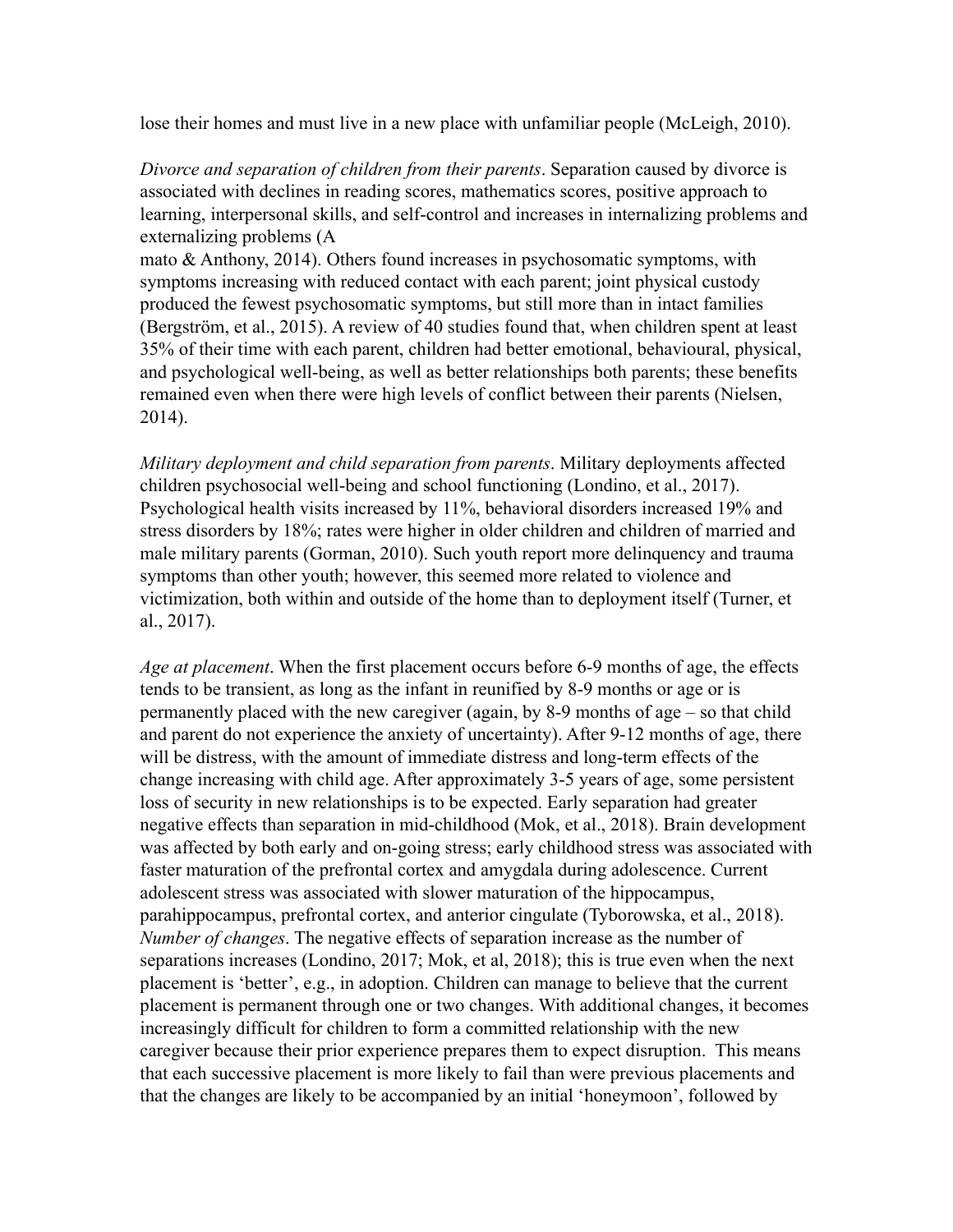outbursts of uncontrolled anger, fear, or desire for comfort. The last of these is sometimes displayed as inappropriate sexualized behaviour.

*The effect of changes in caregiver on caregivers*. The effects of change of caregiver on adults are very great.

Parents who lose access to a child to whom they have become attached experience distress and grief. Moreover, even if the children are returned to their care, they will always know that they could be taken away; this creates an insecurity not experienced by parents who have never lost access to a child.

Adults who are given a child to care for temporarily almost always form an attachment to the child. This usually takes a few weeks, but it forms quite quickly, especially to infants and young children. Regardless of their legal status, attached adults will seek to protect, comfort, and maintain access to a child to whom they have become attached. They suffer distress if the child is moved to the care of other adults.

Adults who have suffered previous losses of an attachment figure or child to whom they were attached generally are 'primed' to expect loss. This probably affects current relationships by keeping the caregivers more distant, in the sense of not committing emotionally to the child in their care.

There is little empirical research on attachment and changes of carer. For infants removed to foster care, a change towards a more secure attachment appears dependent on their foster mother having a secure attachment with regard to her own childhood attachments (Dozier et al 2001). There is limited evidence for a similar pattern with school years adopted children (Hodges et al 2003).

## **References**

- Amato, P. R., & Anthony, C. J. (2014). "Estimating the effects of parental divorce and death with fixed effects models. *Journal of Marriage and Family*, 2014. DOI: 10.1111/jomf.12100.
- Bergström, M., et al. (2015). Fifty moves a year: Is there an association between joint physical custody and psychosomatic problems in children?" *Journal of Epidemiology & Community Health*, 2015. DOI: 10.1136/jech-2014-205058.
- Bowlby, J. (1951). *Maternal care and mental health* (Vol. 2). Geneva: World Health Organization.
- Bowlby, J. (1973). *Attachment and loss, vol. II: Separation* (Vol. 2). New York: Basic Books.
- Chaudry, A., Capps, R., Pedroza, J., Castaneda, R. M., Santos, R., & Scott, M. M. (2010). *Facing our future: Children in the aftermath of immigration enforcement*. Washington, DC: Urban Institute. Retrieved from HYPERLINK "http:// www.urban.org/UploadedPDF/412020\_FacingOurFuture\_final" http:// www.urban.org/UploadedPDF/412020\_FacingOurFuture\_final .pdf
- Crittenden, P. M., & Farnfield, S. (2007). Fostering families: An integrative approach involving the biological and foster family systems. In R. E. Lee  $&$  J. B. Whiting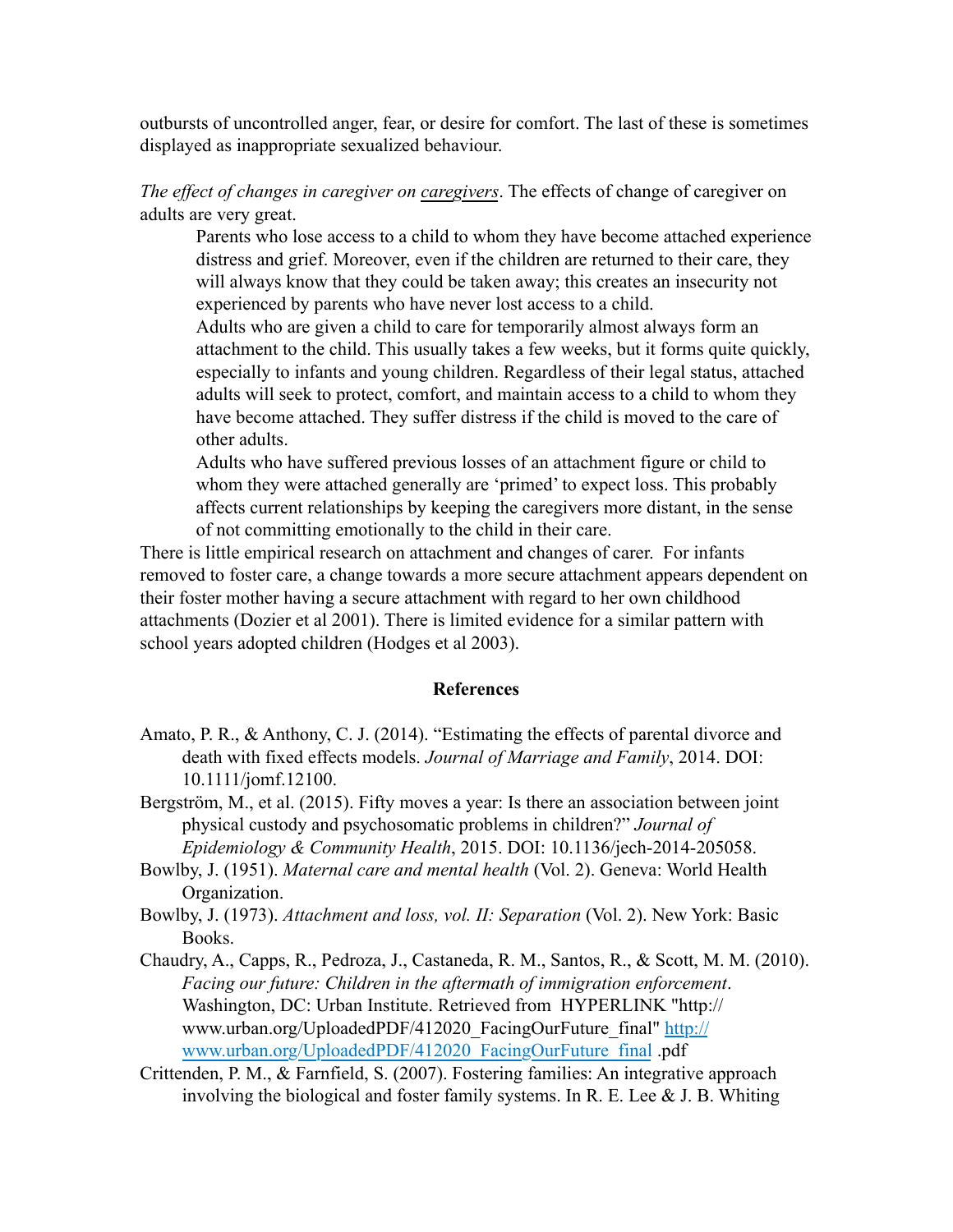(Eds.) *Handbook of Relational Therapy for Foster Children and their Families*. (pp. 227-250). Washington, D.C.: Child Welfare League of America.

- Dozier, M., Stovall, K.C., Albus, K.E., & Bates, B. (2001) Attachment for infants in foster care: the role of caregiver state of mind. *Child Development,* 72, 5, 1467-1477.
- Dworsky, A., Napolitano, L., & Courtney, M. (2013). Homelessness during the transition from foster care to adulthood. *American Journal of Public Health. 103,* S318-S323. DOI: 10.2105/AJPH.2013.301455
- Euser, S., Alink, L. R. A., Tharner, A., van IJzendoorn, M. H., & Bakermans-Kranenburg, M. J., (2013). The prevalence of child sexual abuse in out-of-home care: a comparison between abuse in residential and in foster care. *Child Maltreatment, 18*, 221-231. HYPERLINK "https://doi.org/ 10.1177/1077559513489848" https://doi.org/10.1177/1077559513489848
- Freud, A., & Burlingham, D. (1943). *War and children*. New York, NY: Medical War Books.
- Gorman, G. H., Eide, M, & Hisle-Gorman, E. (2010). Wartime military deployment and increased pediatric mental and behavioral health complaints. (2010). *Pediatrics*, DOI: 10.1542/peds.2009-2856.
- Hodges, J., Steele, M., Hillman, S., Henderson, K. and Kaniuk, J. (2003). Changes in attachment representations over the first year of adoptive placement: narratives of maltreated children. *Clinical Child Psychology and Psychiatry*, 8, 351-367.
- Khan, Maria R., et al. (2018). HYPERLINK "https:// www.drugandalcoholdependence.com/article/S0376-8716(17)30559-8/fulltext" \t "\_blank" Early Age at Childhood Parental Incarceration and STI/HIV-Related Drug Use and Sex Risk Across the Young Adult Lifecourse in the U.S.: Heightened Vulnerability of Black and Hispanic Youth. *Drug and Alcohol Dependence*, 2018. DOI: 10.1016/j.drugalcdep.2017.11.006.
- Londino, D. L., Molitor, P., Slocumb, C., & Burchett, K. (2017). The association between length and number of deployments on the emotional health and behavior of children and adolescents in military families. (2017). *Journal of the American Academy of Child & Adolescent Psychiatry*. DOI: 10.1016/j.jaac. 2017.09.408.
- Makariev, D. W., & Shaver, P. R. (2010). Attachment, parental incarceration, and possibilities for intervention. *Attachment & Human Development, 12,* 311–331. doi:10.1080/14751790903416939
- McLeigh, J. D. (2010). How do immigration and customs enforcement (ICE) practices affect the mental health of children? *American Journal of Orthopsychiatry, 80,* 96–100. doi:10.1111/j.1939-0025.2010.01011.x
- Miller, A., Hess, J. M., Bybee, D., & Goodkind, J. R. (2018). Understanding the mental health consequences of family separation for refugees: Implications for policy and practice. *American Journal of Orthopsychiatry, 88*(1), 26-37. HYPERLINK "http://dx.doi.org/10.1037/ort0000272" http://dx.doi.org/10.1037/ ort0000272
- Mok, Pearl, et al. (2018). Experience of child–parent separation and later risk of